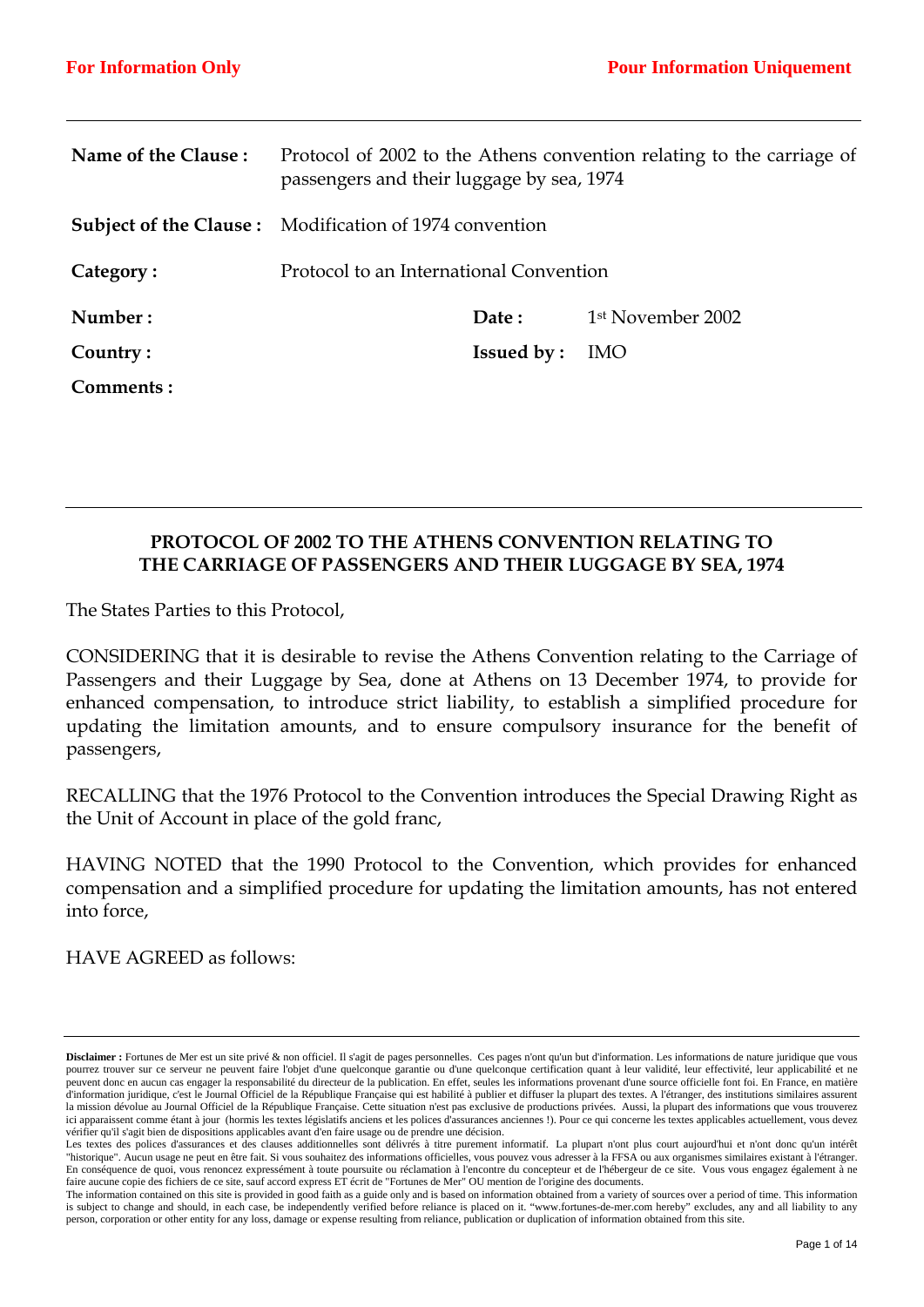### **ARTICLE 1**

For the purposes of this Protocol:

1 "Convention" means the text of the Athens Convention relating to the Carriage of Passengers and their Luggage by Sea, 1974.

2 "Organization" means the International Maritime Organization.

3 "Secretary-General" means the Secretary-General of the Organization.

## **ARTICLE 2**

Article 1, paragraph 1 of the Convention is replaced by the following text:

(a) "carrier" means a person by or on behalf of whom a contract of carriage has been concluded, whether the carriage is actually performed by that person or by a performing carrier;

(b) "performing carrier" means a person other than the carrier, being the owner, charterer or operator of a ship, who actually performs the whole or a part of the carriage; and

(c) "carrier who actually performs the whole or a part of the carriage" means the performing carrier, or, in so far as the carrier actually performs the carriage, the carrier.

### **ARTICLE 3**

1 Article 1, paragraph 10 of the Convention is replaced by the following:

1° Organization means the International Maritime Organization.

2 The following text is added as Article 1, paragraph 11, of the Convention:

11 "Secretary-General" means the Secretary-General of the Organization.

### **ARTICLE 4**

Article 3 of the Convention is replaced by the following text:

Article 3

Liability of the carrier

1 For the loss suffered as a result of the death of or personal injury to a passenger caused by a shipping incident, the carrier shall be liable to the extent that such loss in respect of that passenger on each distinct occasion does not exceed 250,000 units of account, unless the carrier proves that the incident:

(a) resulted from an act of war, hostilities, civil war, insurrection or a natural phenomenon of an exceptional, inevitable and irresistible character; or

(b) was wholly caused by an act or omission done with the intent to cause the incident by a third party.

If and to the extent that the loss exceeds the above limit, the carrier shall be further liable unless the carrier proves that the incident which caused the loss occurred without the fault or neglect of the carrier.

2 For the loss suffered as a result of the death of or personal injury to a passenger not caused by a shipping incident, the carrier shall be liable if the incident which caused the loss was due to the fault or neglect of the carrier. The burden of proving fault or neglect shall lie with the claimant.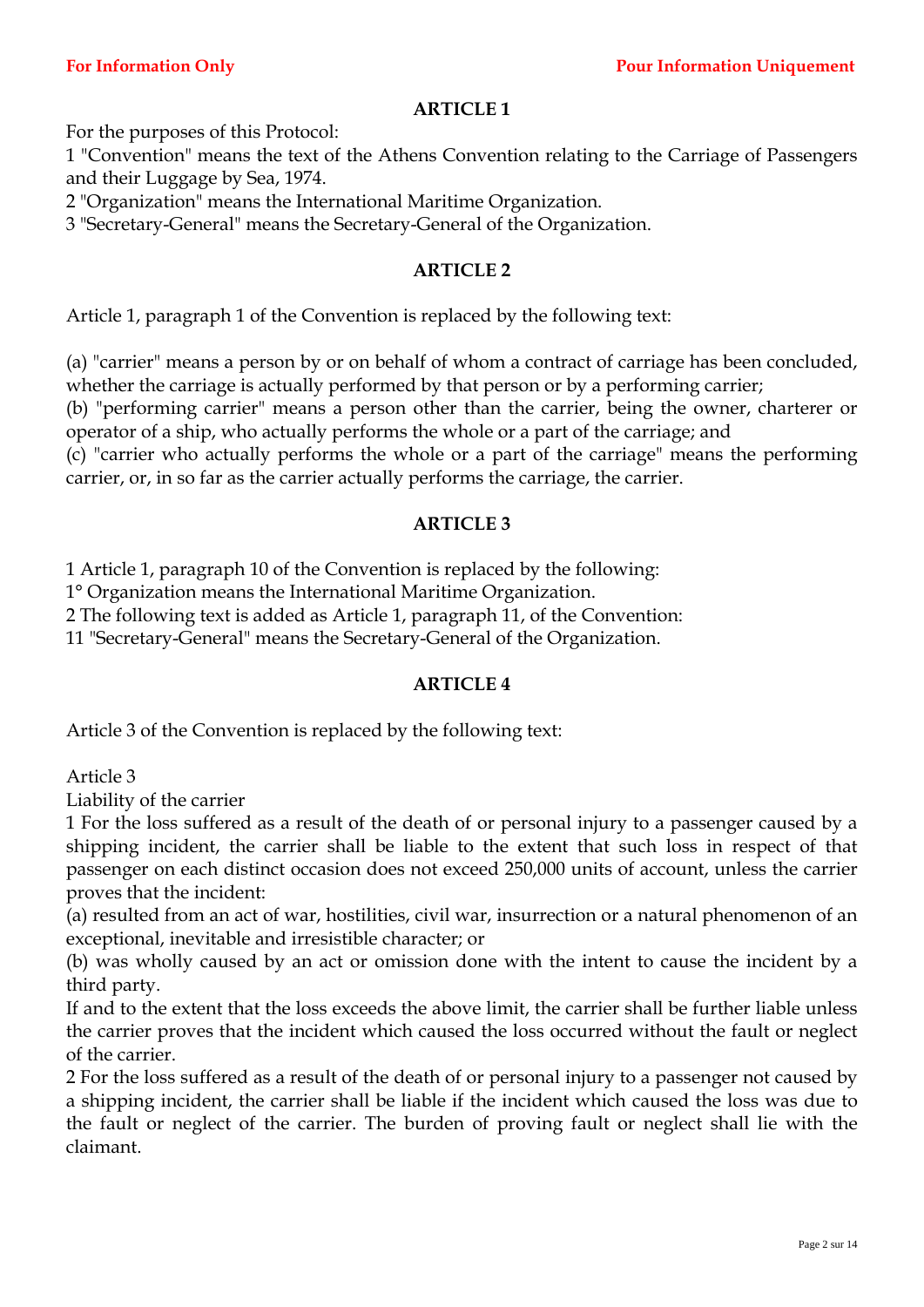3 For the loss suffered as a result of the loss of or damage to cabin luggage, the carrier shall be liable if the incident which caused the loss was due to the fault or neglect of the carrier. The fault or neglect of the carrier shall be presumed for loss caused by a shipping incident.

4 For the loss suffered as a result of the loss of or damage to luggage other than cabin luggage, the carrier shall be liable unless the carrier proves that the incident which caused the loss occurred without the fault or neglect of the carrier.

5 For the purposes of this Article:

(a) .shipping incident. means shipwreck, capsizing, collision or stranding of the ship, explosion or fire in the ship, or defect in the ship;

(b) .fault or neglect of the carrier. includes the fault or neglect of the servants of the carrier, acting within the scope of their employment;

(c) .defect in the ship. means any malfunction, failure or non-compliance with applicable safety regulations in respect of any part of the ship or its equipment when used for the escape, evacuation, embarkation and disembarkation of passengers; or when used for the propulsion, steering, safe navigation, mooring, anchoring, arriving at or leaving berth or anchorage, or damage control after flooding; or when used for the launching of life saving appliances; and (d) .loss. shall not include punitive or exemplary damages.

6 The liability of the carrier under this Article only relates to loss arising from incidents that occurred in the course of the carriage. The burden of proving that the incident which caused the loss occurred in the course of the carriage, and the extent of the loss, shall lie with the claimant.

7 Nothing in this Convention shall prejudice any right of recourse of the carrier against any third party, or the defence of contributory negligence under Article 6 of this Convention. Nothing in this Article shall prejudice any right of limitation under Articles 7 or 8 of this Convention.

8 Presumptions of fault or neglect of a party or the allocation of the burden of proof to a party shall not prevent evidence in favour of that party from being considered.

### **ARTICLE 5**

The following text is added as Article 4bis of the Convention:

Article 4bis

Compulsory insurance

1 When passengers are carried on board a ship registered in a State Party that is licensed to carry more than twelve passengers, and this Convention applies, any carrier who actually performs the whole or a part of the carriage shall maintain insurance or other financial security, such as the guarantee of a bank or similar financial institution, to cover liability under this Convention in respect of the death of and personal injury to passengers. The limit of the compulsory insurance or other financial security shall not be less than 250,000 units of account per passenger on each distinct occasion.

2 A certificate attesting that insurance or other financial security is in force in accordance with the provisions of this Convention shall be issued to each ship after the appropriate authority of a State Party has determined that the requirements of paragraph 1 have been complied with. With respect to a ship registered in a State Party, such certificate shall be issued or certified by the appropriate authority of the State of the ship's registry; with respect to a ship not registered in a State Party it may be issued or certified by the appropriate authority of any State Party. This certificate shall be in the form of the model set out in the annex to this Convention and shall contain the following particulars:

(a) name of ship, distinctive number or letters and port of registry;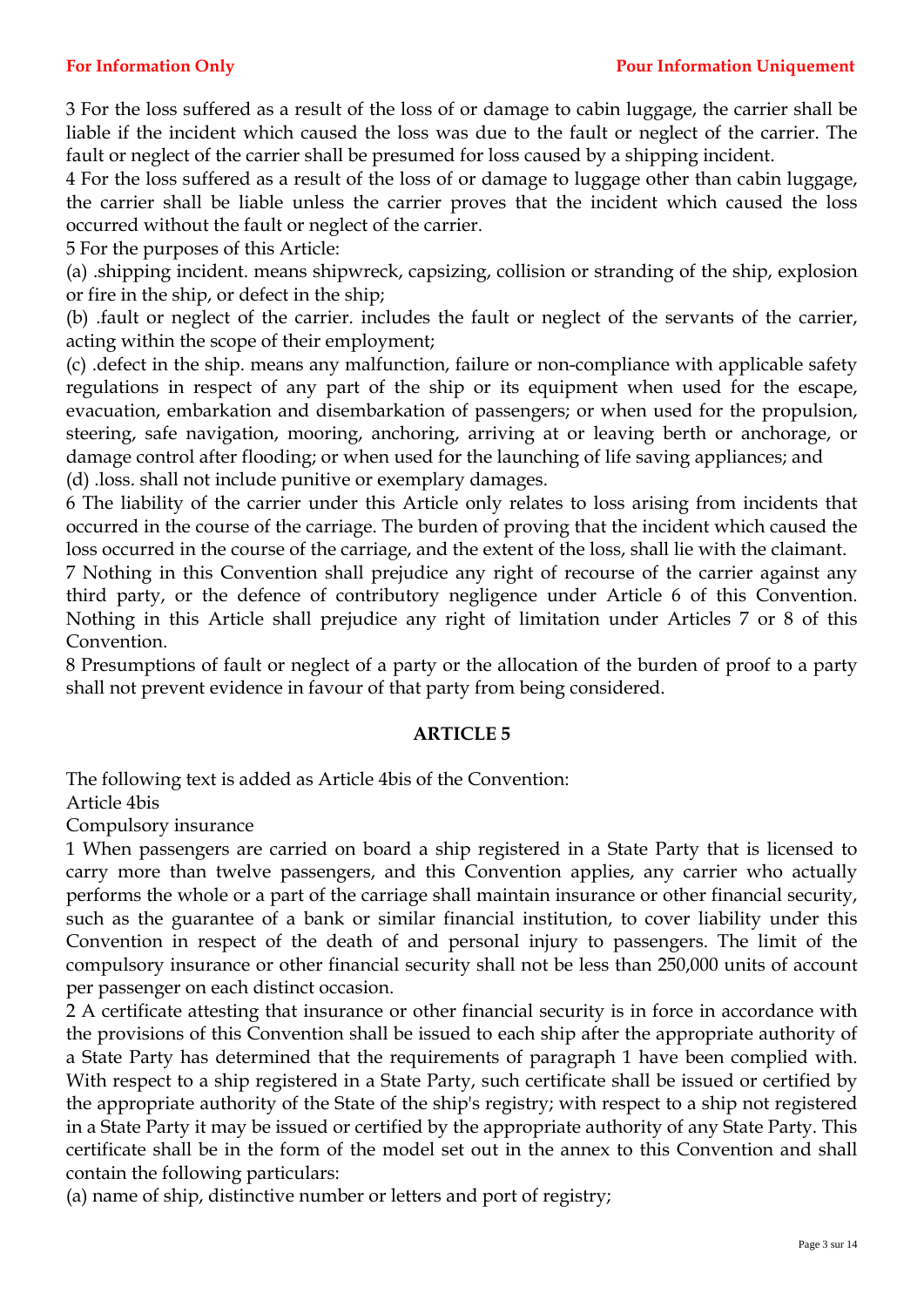(b) name and principal place of business of the carrier who actually performs the whole or a part of the carriage;

(c) IMO ship identification number;

(d) type and duration of security;

(e) name and principal place of business of insurer or other person providing financial security and, where appropriate, place of business where the insurance or other financial security is established; and

(f) period of validity of the certificate, which shall not be longer than the period of validity of the insurance or other financial security.

3 (a) A State Party may authorize an institution or an Organization recognised by it to issue the certificate. Such institution or organization shall inform that State of the issue of each certificate. In all cases, the State Party shall fully guarantee the completeness and accuracy of the certificate so issued, and shall undertake to ensure the necessary arrangements to satisfy this obligation.

(b) A State Party shall notify the Secretary-General of:

(i) the specific responsibilities and conditions of the authority delegated to an institution or organization recognised by it;

(ii) the withdrawal of such authority; and

(iii) the date from which such authority or withdrawal of such authority takes effect.

An authority delegated shall not take effect prior to three months from the date from which notification to that effect was given to the Secretary-General.

(c) The institution or organization authorized to issue certificates in accordance with this paragraph shall, as a minimum, be authorized to withdraw these certificates if the conditions under which they have been issued are not complied with. In all cases the institution or organization shall report such withdrawal to the State on whose behalf the certificate was issued.

4 The certificate shall be in the official language or languages of the issuing State. If the language used is not English, French or Spanish, the text shall include a translation into one of these languages, and, where the State so decides, the official language of the State may be omitted.

5 The certificate shall be carried on board the ship, and a copy shall be deposited with the authorities who keep the record of the ship's registry or, if the ship is not registered in a State Party, with the authority of the State issuing or certifying the certificate.

6 An insurance or other financial security shall not satisfy the requirements of this Article if it can cease, for reasons other than the expiry of the period of validity of the insurance or security specified in the certificate, before three months have elapsed from the date on which notice of its termination is given to the authorities referred to in paragraph 5, unless the certificate has been surrendered to these authorities or a new certificate has been issued within the said period. The foregoing provisions shall similarly apply to any modification which results in the insurance or other financial security no longer satisfying the requirements of this Article.

7 The State of the ship's registry shall, subject to the provisions of this Article, determine the conditions of issue and validity of the certificate.

8 Nothing in this Convention shall be construed as preventing a State Party from relying on information obtained from other States or the Organization or other international organizations relating to the financial standing of providers of insurance or other financial security for the purposes of this Convention. In such cases, the State Party relying on such information is not relieved of its responsibility as a State issuing the certificate.

9 Certificates issued or certified under the authority of a State Party shall be accepted by other States Parties for the purposes of this Convention and shall be regarded by other States Parties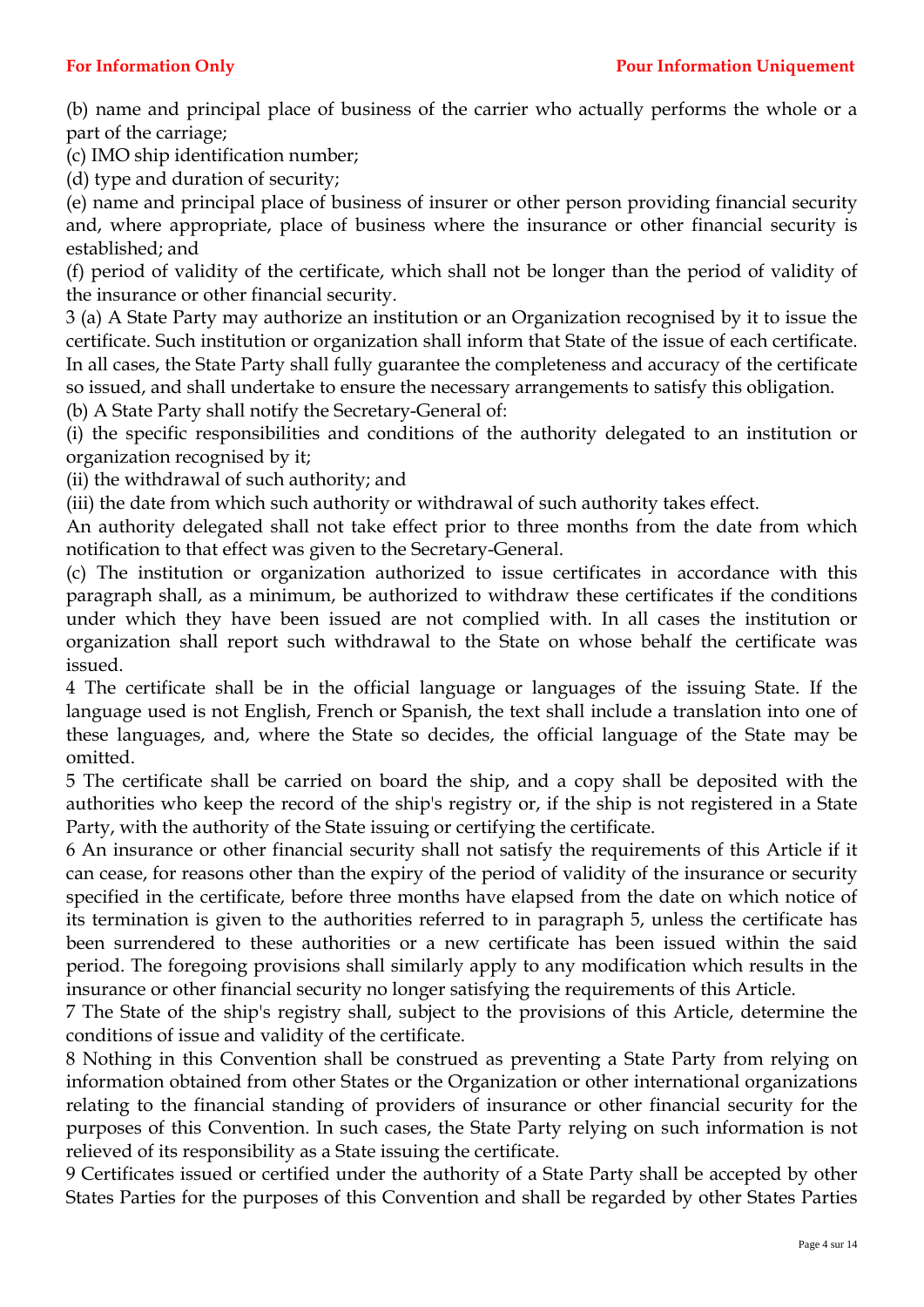as having the same force as certificates issued or certified by them, even if issued or certified in respect of a ship not registered in a State Party. A State Party may at any time request consultation with the issuing or certifying State should it believe that the insurer or guarantor named in the insurance certificate is not financially capable of meeting the obligations imposed by this Convention.

10 Any claim for compensation covered by insurance or other financial security pursuant to this Article may be brought directly against the insurer or other person providing financial security. In such case, the amount set out in paragraph 1 applies as the limit of liability of the insurer or other person providing financial security, even if the carrier or the performing carrier is not entitled to limitation of liability. The defendant may further invoke the defences (other than the bankruptcy or winding up) which the carrier referred to in paragraph 1 would have been entitled to invoke in accordance with this Convention. Furthermore, the defendant may invoke the defence that the damage resulted from the wilful misconduct of the assured, but the defendant shall not invoke any other defence which the defendant might have been entitled to invoke in proceedings brought by the assured against the defendant. The defendant shall in any event have the right to require the carrier and the performing carrier to be joined in the proceedings.

11 Any sums provided by insurance or by other financial security maintained in accordance with paragraph 1 shall be available exclusively for the satisfaction of claims under this Convention, and any payments made of such sums shall discharge any liability arising under this Convention to the extent of the amounts paid.

12 A State Party shall not permit a ship under its flag to which this Article applies to operate at any time unless a certificate has been issued under paragraphs 2 or 15.

13 Subject to the provisions of this Article, each State Party shall ensure, under its national law, that insurance or other financial security, to the extent specified in paragraph 1, is in force in respect of any ship that is licensed to carry more than twelve passengers, wherever registered, entering or leaving a port in its territory in so far as this Convention applies.

14 Notwithstanding the provisions of paragraph 5, a State Party may notify the Secretary-General that, for the purposes of paragraph 13, ships are not required to carry on board or to produce the certificate required by paragraph 2 when entering or leaving ports in its territory, provided that the State Party which issues the certificate has notified the Secretary-General that it maintains records in an electronic format, accessible to all States Parties, attesting the existence of the certificate and enabling States Parties to discharge their obligations under paragraph 13.

15 If insurance or other financial security is not maintained in respect of a ship owned by a State Party, the provisions of this Article relating thereto shall not be applicable to such ship, but the ship shall carry a certificate issued by the appropriate authorities of the State of the ship's registry, stating that the ship is owned by that State and that the liability is covered within the amount prescribed in accordance with paragraph 1. Such a certificate shall follow as closely as possible the model prescribed by paragraph 2.

### **ARTICLE 6**

Article 7 of the Convention is replaced by the following text:

Article 7

Limit of liability for death and personal injury

1 The liability of the carrier for the death of or personal injury to a passenger under Article 3 shall in no case exceed 400,000 units of account per passenger on each distinct occasion. Where,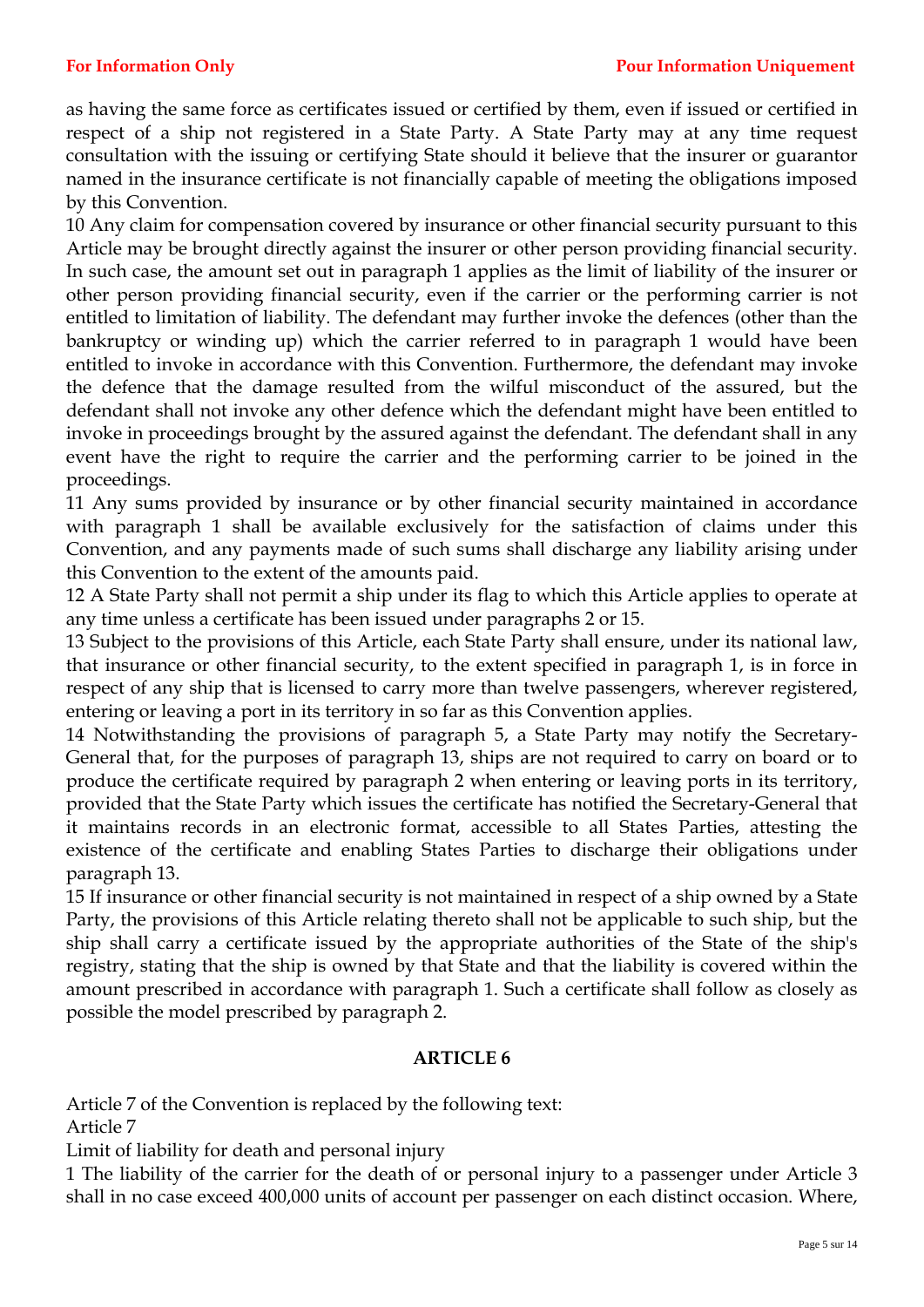in accordance with the law of the court seized of the case, damages are awarded in the form of periodical income payments, the equivalent capital value of those payments shall not exceed the said limit.

2 A State Party may regulate by specific provisions of national law the limit of liability prescribed in paragraph 1, provided that the national limit of liability, if any, is not lower than that prescribed in paragraph 1. A State Party, which makes use of the option provided for in this paragraph, shall inform the Secretary-General of the limit of liability adopted or of the fact that there is none.

## **ARTICLE 7**

Article 8 of the Convention is replaced by the following text:

Article 8

Limit of liability for loss of or damage to luggage and vehicles

1 The liability of the carrier for the loss of or damage to cabin luggage shall in no case exceed 2,250 units of account per passenger, per carriage.

2 The liability of the carrier for the loss of or damage to vehicles including all luggage carried in or on the vehicle shall in no case exceed 12,700 units of account per vehicle, per carriage.

3 The liability of the carrier for the loss of or damage to luggage other than that mentioned in paragraphs 1 and 2 shall in no case exceed 3,375 units of account per passenger, per carriage.

4 The carrier and the passenger may agree that the liability of the carrier shall be subject to a deductible not exceeding 330 units of account in the case of damage to a vehicle and not exceeding 149 units of account per passenger in the case of loss of or damage to other luggage, such sum to be deducted from the loss or damage.

### **ARTICLE 8**

Article 9 of the Convention is replaced by the following text:

Article 9

Unit of Account and conversion

1 The Unit of Account mentioned in this Convention is the Special Drawing Right as defined by the International Monetary Fund. The amounts mentioned in Article 3, paragraph 1, Article 4bis, paragraph 1, Article 7, paragraph l, and Article 8 shall be converted into the national currency of the State of the court seized of the case on the basis of the value of that currency by reference to the Special Drawing Right on the date of the judgment or the date agreed upon by the parties. The value of the national currency, in terms of the Special Drawing Right, of a State Party which is a member of the International Monetary Fund, shall be calculated in accordance with the method of valuation applied by the International Monetary Fund in effect on the date in question for its operations and transactions. The value of the national currency, in terms of the Special Drawing Right, of a State Party which is not a member of the International Monetary Fund, shall be calculated in a manner determined by that State Party.

2 Nevertheless, a State which is not a member of the International Monetary Fund and whose law does not permit the application of the provisions of paragraph 1 may, at the time of ratification, acceptance, approval of or accession to this Convention or at any time thereafter, declare that the Unit of Account referred to in paragraph 1 shall be equal to 15 gold francs. The gold franc referred to in this paragraph corresponds to sixty-five and a half milligrams of gold of millesimal fineness nine hundred. The conversion of the gold franc into the national currency shall be made according to the law of the State concerned.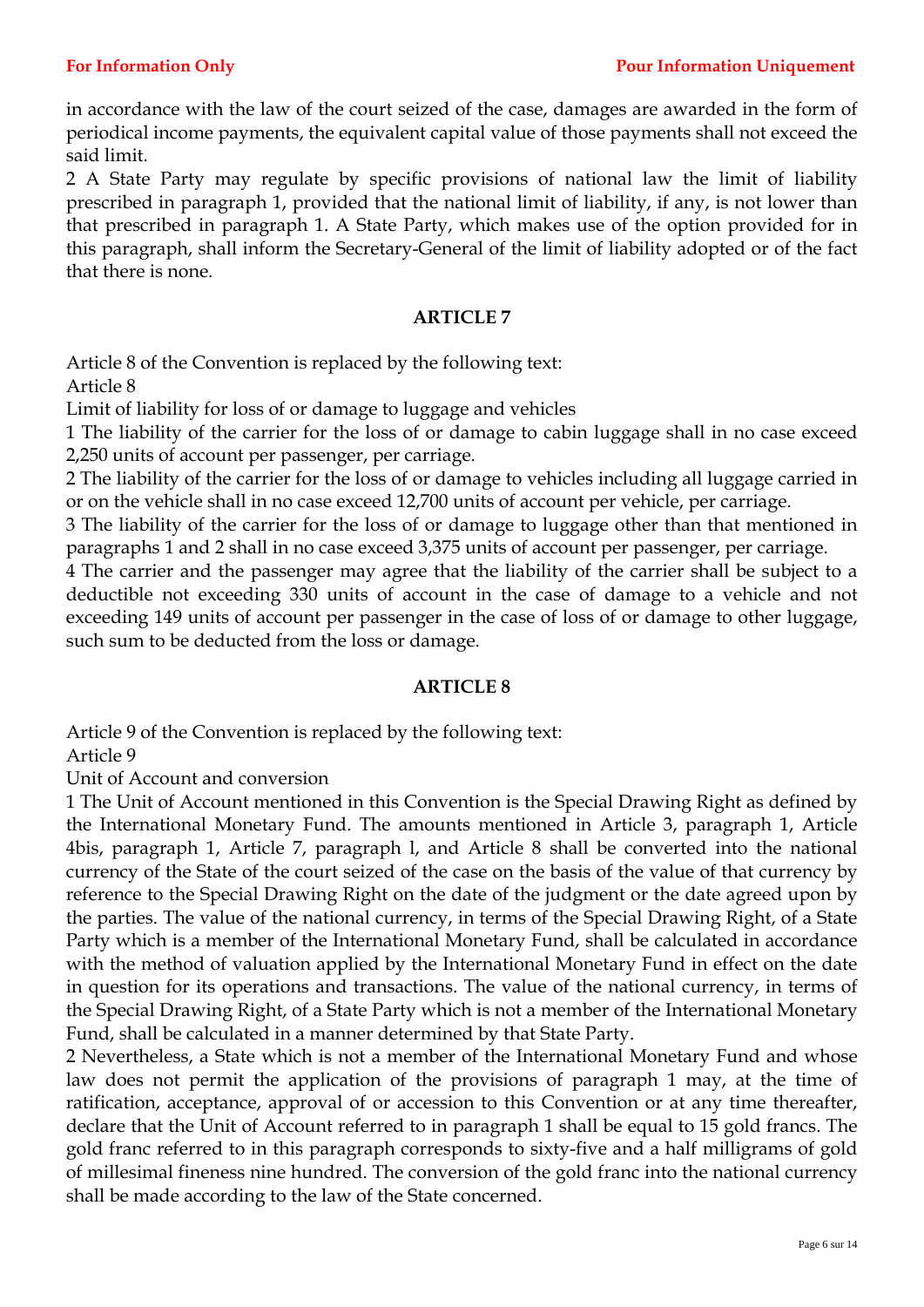3 The calculation mentioned in the last sentence of paragraph 1, and the conversion mentioned in paragraph 2 shall be made in such a manner as to express in the national currency of the States Parties, as far as possible, the same real value for the amounts in Article 3, paragraph 1, Article 4bis, paragraph 1, Article 7, paragraph 1, and Article 8 as would result from the application of the first three sentences of paragraph 1. States shall communicate to the Secretary-General the manner of calculation pursuant to paragraph 1, or the result of the conversion in paragraph 2, as the case may be, when depositing an instrument of ratification, acceptance, approval of or accession to this Convention and whenever there is a change in either.

## **ARTICLE 9**

Article 16, paragraph 3, of the Convention is replaced by the following text:

3 The law of the Court seized of the case shall govern the grounds for suspension and interruption of limitation periods, but in no case shall an action under this Convention be brought after the expiration of any one of the following periods of time:

(a) A period of five years beginning with the date of disembarkation of the passenger or from the date when disembarkation should have taken place, whichever is later; or, if earlier

(b) a period of three years beginning with the date when the claimant knew or ought reasonably to have known of the injury, loss or damage caused by the incident.

### **ARTICLE 10**

Article 17 of the Convention is replaced by the following text:

Article 17

Competent jurisdiction

1 An action arising under Articles 3 and 4 of this Convention shall, at the option of the claimant, be brought before one of the courts listed below, provided that the court is located in a State Party to this Convention, and subject to the domestic law of each State Party governing proper venue within those States with multiple possible forums:

(a) the court of the State of permanent residence or principal place of business of the defendant, or

(b) the court of the State of departure or that of the destination according to the contract of carriage, or

(c) the court of the State of the domicile or permanent residence of the claimant, if the defendant has a place of business and is subject to jurisdiction in that State, or

(d) the court of the State where the contract of carriage was made, if the defendant has a place of business and is subject to jurisdiction in that State.

2 Actions under Article 4bis of this Convention shall, at the option of the claimant, be brought before one of the courts where action could be brought against the carrier or performing carrier according to paragraph 1.

3 After the occurrence of the incident which has caused the damage, the parties may agree that the claim for damages shall be submitted to any jurisdiction or to arbitration.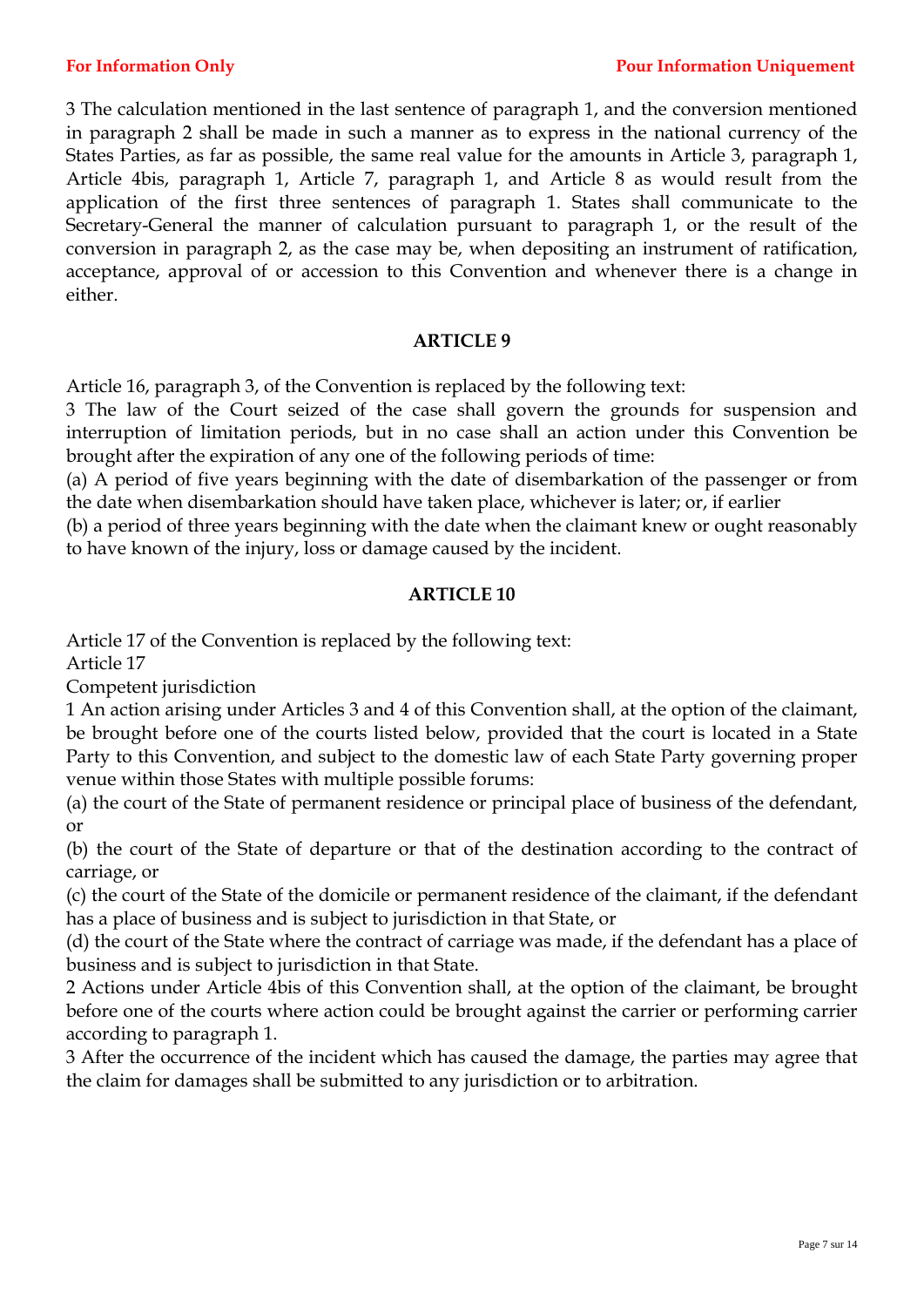# **ARTICLE 11**

The following text is added as Article 17bis of the Convention:

Article 17bis

Recognition and enforcement

1 Any judgment given by a court with jurisdiction in accordance with Article 17 which is enforceable in the State of origin where it is no longer subject to ordinary forms of review, shall be recognised in any State Party, except

(a) where the judgment was obtained by fraud; or

(b) where the defendant was not given reasonable notice and a fair opportunity to present the case.

2 A judgment recognised under paragraph 1 shall be enforceable in each State Party as soon as the formalities required in that State have been complied with. The formalities shall not permit the merits of the case to be re-opened.

3 A State Party to this Protocol may apply other rules for the recognition and enforcement of judgments, provided that their effect is to ensure that judgments are recognised and enforced at least to the same extent as under paragraphs 1 and 2.

## **ARTICLE 12**

Article 18 of the Convention is replaced by the following text:

Article 18

Invalidity of contractual provisions

Any contractual provision concluded before the occurrence of the incident which has caused the death of or personal injury to a passenger or the loss of or damage to the passenger.s luggage, purporting to relieve any person liable under this Convention of liability towards the passenger or to prescribe a lower limit of liability than that fixed in this Convention except as provided in Article 8, paragraph 4, and any such provision purporting to shift the burden of proof which rests on the carrier or performing carrier, or having the effect of restricting the options specified in Article 17, paragraphs 1 or 2, shall be null and void, but the nullity of that provision shall not render void the contract of carriage which shall remain subject to the provisions of this Convention.

### **ARTICLE 13**

Article 20 of the Convention is replaced by the following text:

Article 20

Nuclear damage

No liability shall arise under this Convention for damage caused by a nuclear incident:

(a) if the operator of a nuclear installation is liable for such damage under either the Paris Convention of 29 July 1960 on Third Party Liability in the Field of Nuclear Energy as amended by its Additional Protocol of 28 January 1964, or the Vienna Convention of 21 May 1963 on Civil Liability for Nuclear Damage, or any amendment or Protocol thereto which is in force; or

(b) if the operator of a nuclear installation is liable for such damage by virtue of a national law governing the liability for such damage, provided that such law is in all respects as favourable to persons who may suffer damage as either the Paris or the Vienna Conventions or any amendment or Protocol thereto which is in force.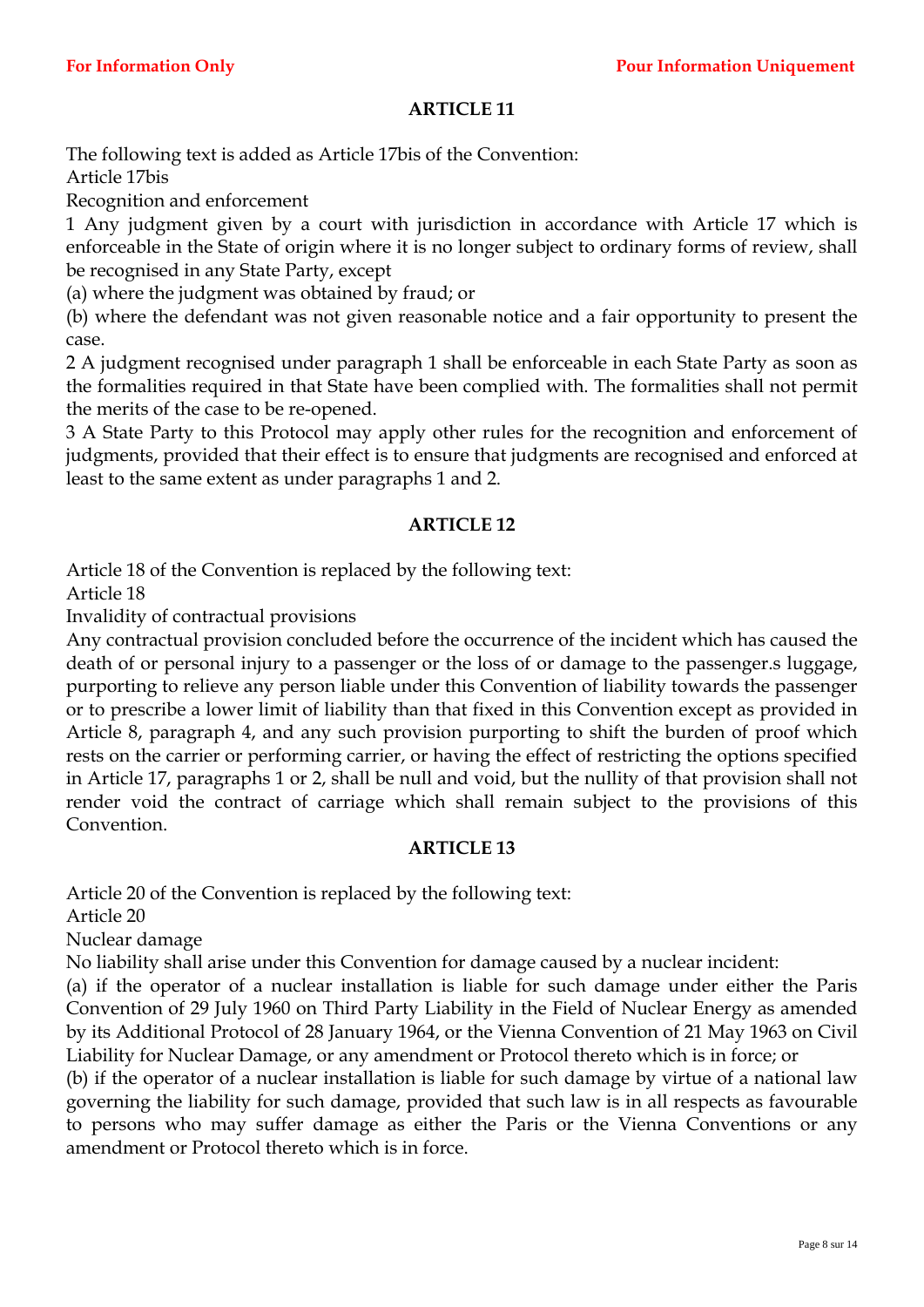### **ARTICLE 14 Model certificate**

1 The model certificate set out in the annex to this Protocol shall be incorporated as an annex to the Convention.

2 The following text is added as Article 1bis of the Convention:

Article 1bis

Annex

The annex to this Convention shall constitute an integral part of the Convention.

ARTICLE 15

Interpretation and application

1 The Convention and this Protocol shall, as between the Parties to this Protocol, be read and interpreted together as one single instrument.

2 The Convention as revised by this Protocol shall apply only to claims arising out of occurrences which take place after the entry into force for each State of this Protocol.

3 Articles 1 to 22 of the Convention, as revised by this Protocol, together with Articles 17 to 25 of this Protocol and the annex thereto, shall constitute and be called the Athens Convention relating to the Carriage of Passengers and their Luggage by Sea, 2002.

### **ARTICLE 16**

The following text is added as Article 22bis of the Convention.

Article 22bis

Final clauses of the Convention

The final clauses of this Convention shall be Articles 17 to 25 of the Protocol of 2002 to the Athens Convention relating to the Carriage of Passengers and their Luggage by Sea, 1974. References in this Convention to States Parties shall be taken to mean references to States Parties to that Protocol.

### **FINAL CLAUSES**

### **ARTICLE 17**

## **Signature, ratification, acceptance, approval and accession**

1 This Protocol shall be open for signature at the Headquarters of the Organization from 1 May 2003 until 30 April 2004 and shall thereafter remain open for accession.

2 States may express their consent to be bound by this Protocol by:

(a) signature without reservation as to ratification, acceptance or approval; or

(b) signature subject to ratification, acceptance or approval followed by ratification, acceptance or approval; or

(c) accession.

3 Ratification, acceptance, approval or accession shall be effected by the deposit of an instrument to that effect with the Secretary-General.

4 Any instrument of ratification, acceptance, approval or accession deposited after the entry into force of an amendment to this Protocol with respect to all existing States Parties, or after the completion of all measures required for the entry into force of the amendment with respect to those States Parties shall be deemed to apply to this Protocol as modified by the amendment.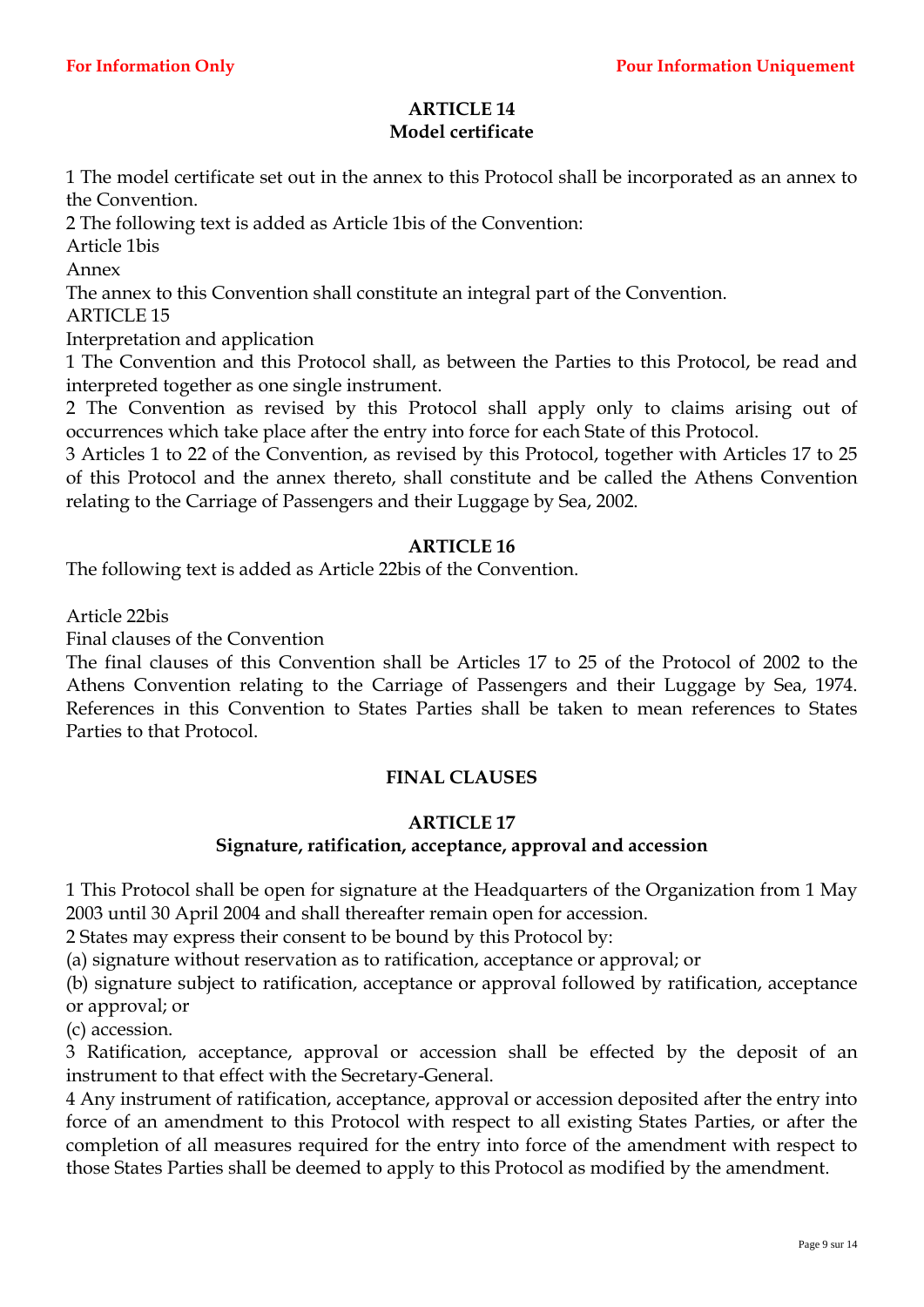5 A State shall not express its consent to be bound by this Protocol unless, if Party thereto, it denounces:

(a) the Athens Convention relating to the Carriage of Passengers and their Luggage by Sea, done at Athens on 13 December 1974;

(b) the Protocol to the Athens Convention relating to the Carriage of Passengers and their Luggage by Sea, done at London on 19 November 1976; and

(c) the Protocol of 1990 to amend the Athens Convention relating to the Carriage of Passengers and their Luggage by Sea, done at London on 29 March 1990, with effect from the time that this Protocol will enter into force for that State in accordance with Article 20.

### **ARTICLE 18 States with more than one system of law**

1 If a State has two or more territorial units in which different systems of law are applicable in relation to matters dealt with in this Protocol, it may at the time of signature, ratification, acceptance, approval or accession declare that this Protocol shall extend to all its territorial units or only to one or more of them, and may modify this declaration by submitting another declaration at any time.

2 Any such declaration shall be notified to the Secretary-General and shall state expressly the territorial units to which this Protocol applies.

3 In relation to a State Party which has made such a declaration:

(a) references to the State of a ship's registry and, in relation to a compulsory insurance certificate, to the issuing or certifying State, shall be construed as referring to the territorial unit respectively in which the ship is registered and which issues or certifies the certificate;

(b) references to the requirements of national law, national limit of liability and national currency shall be construed respectively as references to the requirements of the law, the limit of liability and the currency of the relevant territorial unit; and

(c) references to courts, and to judgments which must be recognised in States Parties, shall be construed as references respectively to courts of, and to judgments which must be recognised in, the relevant territorial unit.

#### **ARTICLE 19 Regional Economic Integration Organizations**

1 A Regional Economic Integration Organization, which is constituted by sovereign States that have transferred competence over certain matters governed by this Protocol to that Organization, may sign, ratify, accept, approve or accede to this Protocol. A Regional Economic Integration Organization which is a Party to this Protocol shall have the rights and obligations of a State Party, to the extent that the Regional Economic Integration Organization has competence over matters governed by this Protocol.

2 Where a Regional Economic Integration Organization exercises its right of vote in matters over which it has competence, it shall have a number of votes equal to the number of its Member States which are Parties to this Protocol and which have transferred competence to it over the matter in question. A Regional Economic Integration Organization shall not exercise its right to vote if its Member States exercise theirs, and vice versa.

3 Where the number of States Parties is relevant in this Protocol, including but not limited to Articles 20 and 23 of this Protocol, the Regional Economic Integration Organization shall not count as a State Party in addition to its Member States which are States Parties.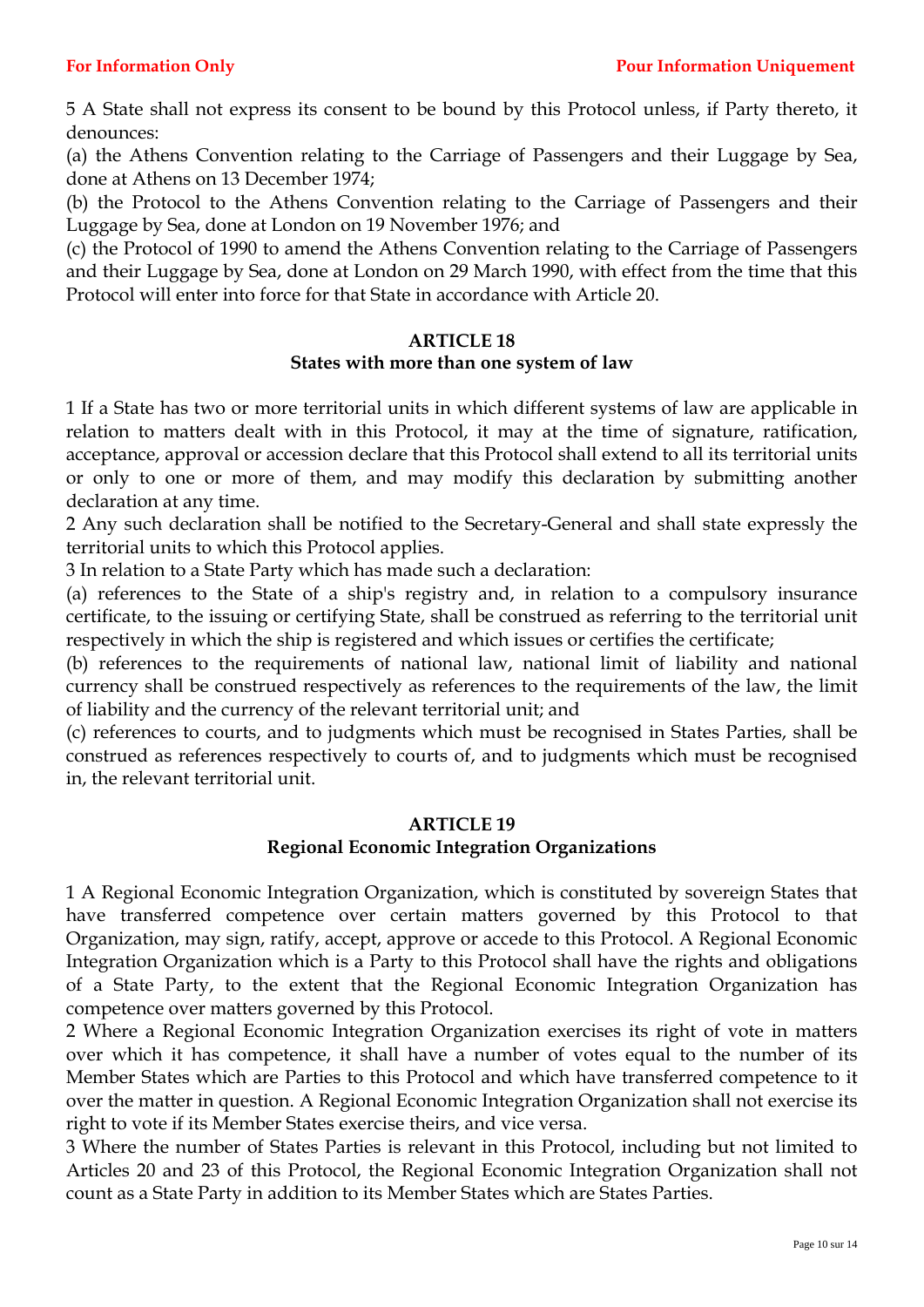4 At the time of signature, ratification, acceptance, approval or accession the Regional Economic Integration Organization shall make a declaration to the Secretary-General specifying the matters governed by this Protocol in respect of which competence has been transferred to that Organization by its Member States which are signatories or Parties to this Protocol and any other relevant restrictions as to the scope of that competence. The Regional Economic Integration Organization shall promptly notify the Secretary-General of any changes to the distribution of competence, including new transfers of competence, specified in the declaration under this paragraph. Any such declarations shall be made available by the Secretary-General pursuant to Article 24 of this Protocol.

5 States Parties which are Member States of a Regional Economic Integration Organization which is a Party to this Protocol shall be presumed to have competence over all matters governed by this Protocol in respect of which transfers of competence to the Organization have not been specifically declared or notified under paragraph 4.

# **ARTICLE 20 Entry into force**

1 This Protocol shall enter into force twelve months following the date on which 10 States have either signed it without reservation as to ratification, acceptance or approval or have deposited instruments of ratification, acceptance, approval or accession with the Secretary-General.

2 For any State which ratifies, accepts, approves or accedes to this Protocol after the conditions in paragraph 1 for entry into force have been met, this Protocol shall enter into force three months after the date of deposit by such State of the appropriate instrument, but not before this Protocol has entered into force in agreement with paragraph 1.

### **ARTICLE 21 Denunciation**

1 This Protocol may be denounced by any State Party at any time after the date on which this Protocol comes into force for that State.

2 Denunciation shall be effected by the deposit of an instrument to that effect with the Secretary-General.

3 A denunciation shall take effect twelve months, or such longer period as may be specified in the instrument of denunciation, after its deposit with the Secretary-General.

4 As between the States Parties to this Protocol, denunciation by any of them of the Convention in accordance with Article 25 thereof shall not be construed in any way as a denunciation of the Convention as revised by this Protocol.

### **ARTICLE 22 Revision and Amendment**

1 A Conference for the purpose of revising or amending this Protocol may be convened by the Organization.

2 The Organization shall convene a Conference of States Parties to this Protocol for revising or amending this Protocol at the request of not less than one-third of the States Parties.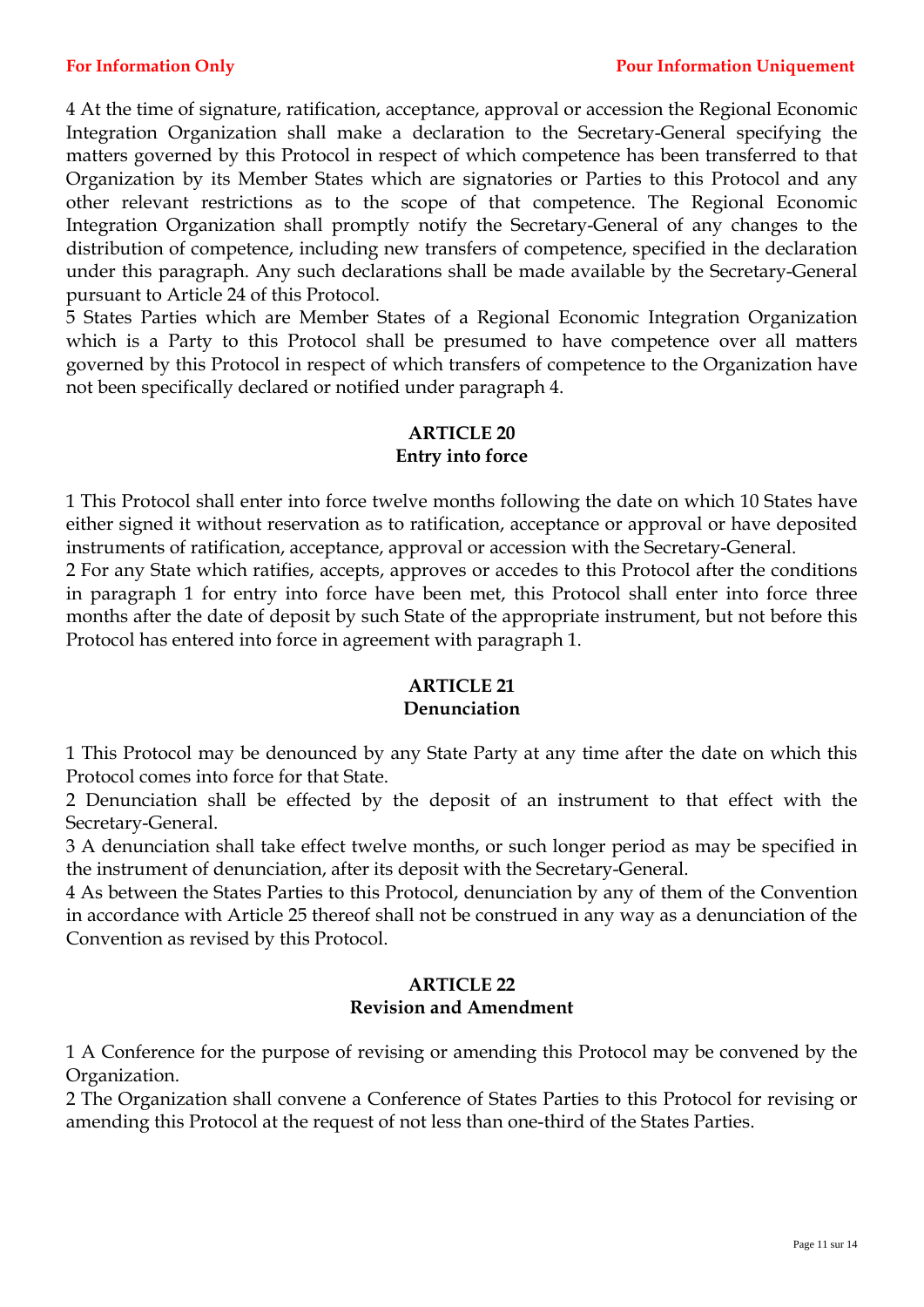# **ARTICLE 23 Amendment of limits**

1 Without prejudice to the provisions of Article 22, the special procedure in this Article shall apply solely for the purposes of amending the limits set out in Article 3, paragraph 1, Article 4bis, paragraph 1, Article 7, paragraph 1 and Article 8 of the Convention as revised by this Protocol.

2 Upon the request of at least one half, but in no case less than six, of the States Parties to this Protocol, any proposal to amend the limits, including the deductibles, specified in Article 3, paragraph 1, Article 4bis, paragraph 1, Article 7, paragraph 1, and Article 8 of the Convention as revised by this Protocol shall be circulated by the Secretary-General to all Members of the Organization and to all States Parties.

3 Any amendment proposed and circulated as above shall be submitted to the Legal Committee of the Organization (hereinafter referred to as "the Legal Committee") for consideration at a date at least six months after the date of its circulation.

4 All States Parties to the Convention as revised by this Protocol, whether or not Members of the Organization, shall be entitled to participate in the proceedings of the Legal Committee for the consideration and adoption of amendments.

5 Amendments shall be adopted by a two-thirds majority of the States Parties to the Convention as revised by this Protocol present and voting in the Legal Committee expanded as provided for in paragraph 4, on condition that at least one half of the States Parties to the Convention as revised by this Protocol shall be present at the time of voting.

6 When acting on a proposal to amend the limits, the Legal Committee shall take into account the experience of incidents and, in particular, the amount of damage resulting therefrom, changes in the monetary values and the effect of the proposed amendment on the cost of insurance.

7 (a) No amendment of the limits under this Article may be considered less than five years from the date on which this Protocol was opened for signature nor less than five years from the date of entry into force of a previous amendment under this Article.

(b) No limit may be increased so as to exceed an amount which corresponds to the limit laid down in the Convention as revised by this Protocol increased by six per cent per year calculated on a compound basis from the date on which this Protocol was opened for signature.

(c) No limit may be increased so as to exceed an amount which corresponds to the limit laid down in the Convention as revised by this Protocol multiplied by three.

8 Any amendment adopted in accordance with paragraph 5 shall be notified by the Organization to all States Parties. The amendment shall be deemed to have been accepted at the end of a period of eighteen months after the date of notification, unless within that period not less than one fourth of the States that were States Parties at the time of the adoption of the amendment have communicated to the Secretary-General that they do not accept the amendment, in which case the amendment is rejected and shall have no effect.

9 An amendment deemed to have been accepted in accordance with paragraph 8 shall enter into force eighteen months after its acceptance.

10 All States Parties shall be bound by the amendment, unless they denounce this Protocol in accordance with Article 21, paragraphs 1 and 2 at least six months before the amendment enters into force. Such denunciation shall take effect when the amendment enters into force.

11 When an amendment has been adopted but the eighteen-month period for its acceptance has not yet expired, a State which becomes a State Party during that period shall be bound by the amendment if it enters into force. A State which becomes a State Party after that period shall be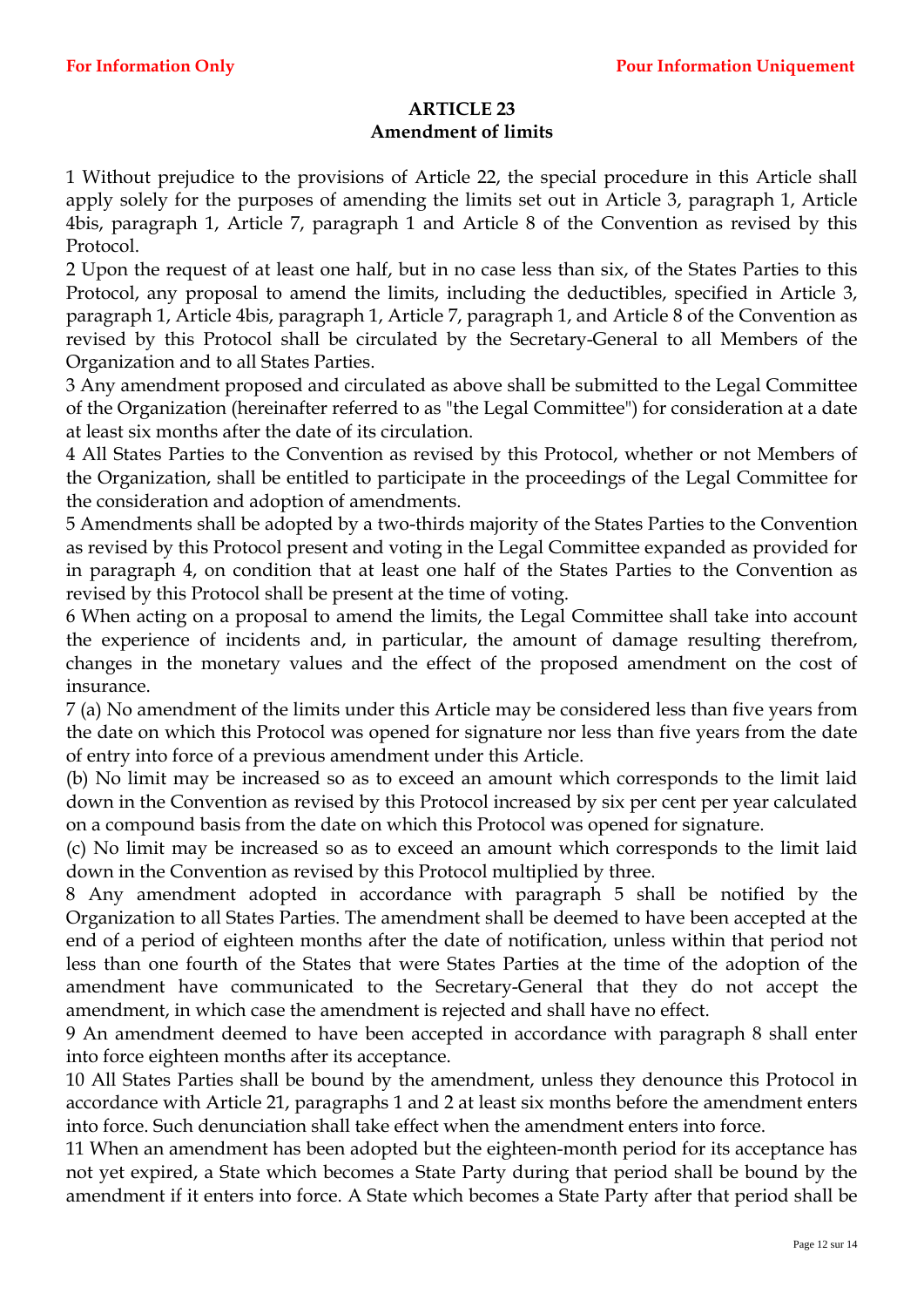bound by an amendment which has been accepted in accordance with paragraph 8. In the cases referred to in this paragraph, a State becomes bound by an amendment when that amendment enters into force, or when this Protocol enters into force for that State, if later.

## **ARTICLE 24 Depositary**

1 This Protocol and any amendments adopted under Article 23 shall be deposited with the Secretary-General.

2 The Secretary-General shall:

(a) inform all States which have signed or acceded to this Protocol of:

(i) each new signature or deposit of an instrument of ratification, acceptance, approval or accession together with the date thereof;

(ii) each declaration and communication under Article 9, paragraphs 2 and 3, Article 18, paragraph 1 and Article 19, paragraph 4 of the Convention as revised by this Protocol;

(iii) the date of entry into force of this Protocol;

(iv) any proposal to amend the limits which has been made in accordance with Article 23, paragraph 2 of this Protocol;

(v) any amendment which has been adopted in accordance with Article 23, paragraph 5 of this Protocol;

(vi) any amendment deemed to have been accepted under Article 23, paragraph 8 of this Protocol, together with the date on which that amendment shall enter into force in accordance with paragraphs 8 and 9 of that Article;

(vii) the deposit of any instrument of denunciation of this Protocol together with the date of the deposit and the date on which it takes effect;

(viii) any communication called for by any Article of this Protocol;

(b) transmit certified true copies of this protocol to all States which have signed or acceded to this Protocol.

3 As soon as this Protocol comes into force, the text shall be transmitted by the Secretary-General to the Secretariat of the United Nations for registration and publication in accordance with Article 102 of the Charter of the United Nations.

### **ARTICLE 25 Languages**

This Protocol is established in a single original in the Arabic, Chinese, English, French, Russian and Spanish languages, each text being equally authentic.

DONE AT LONDON this first day of November two thousand and two.

IN WITNESS WHEREOF the undersigned, being duly authorised by their respective Governments for that purpose, have signed this Protocol.